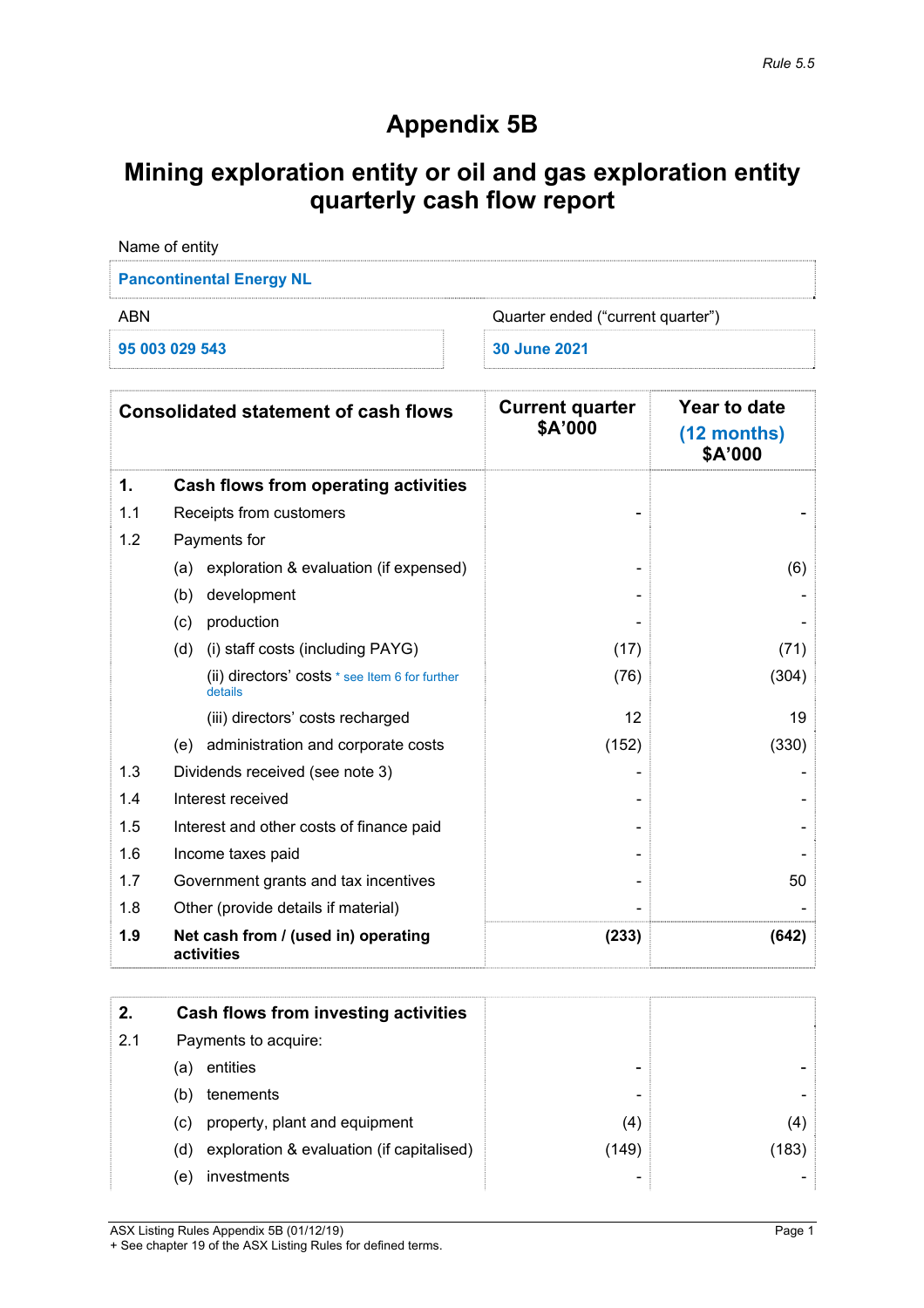|     | <b>Consolidated statement of cash flows</b>       | <b>Current quarter</b><br>\$A'000 | Year to date<br>$(12$ months)<br>\$A'000 |
|-----|---------------------------------------------------|-----------------------------------|------------------------------------------|
|     | (f)<br>other non-current assets                   |                                   |                                          |
| 2.2 | Proceeds from the disposal of:                    |                                   |                                          |
|     | entities<br>(a)                                   |                                   |                                          |
|     | tenements<br>(b)                                  |                                   |                                          |
|     | property, plant and equipment<br>(c)              |                                   |                                          |
|     | investments<br>(d)                                |                                   |                                          |
|     | other non-current assets<br>(e)                   |                                   |                                          |
| 2.3 | Cash flows from loans to other entities           |                                   |                                          |
| 2.4 | Dividends received (see note 3)                   |                                   |                                          |
| 2.5 | Other (provide details if material)               |                                   |                                          |
| 2.6 | Net cash from / (used in) investing<br>activities | (153)                             | (187)                                    |

| 3.   | Cash flows from financing activities                                                       |      |
|------|--------------------------------------------------------------------------------------------|------|
| 3.1  | Proceeds from issues of equity securities<br>(excluding convertible debt securities)       | 610  |
| 3.2  | Proceeds from issue of convertible debt<br>securities                                      |      |
| 3.3  | Proceeds from exercise of options                                                          |      |
| 3.4  | Transaction costs related to issues of equity<br>securities or convertible debt securities | (36) |
| 3.5  | Proceeds from borrowings                                                                   |      |
| 3.6  | Repayment of borrowings                                                                    |      |
| 3.7  | Transaction costs related to loans and<br>borrowings                                       |      |
| 3.8  | Dividends paid                                                                             |      |
| 3.9  | Other (provide details if material)                                                        | 100  |
| 3.10 | Net cash from / (used in) financing<br>activities                                          | 674  |

| 4.  | Net increase / (decrease) in cash and<br>cash equivalents for the period |       |       |
|-----|--------------------------------------------------------------------------|-------|-------|
| 4.1 | Cash and cash equivalents at beginning of<br>period                      | 781   | 587   |
| 4.2 | Net cash from / (used in) operating<br>activities (item 1.9 above)       | (233) | (642) |
| 4.3 | Net cash from / (used in) investing activities<br>item 2.6 above)        | (153) | (187) |
| 4.4 | Net cash from / (used in) financing activities<br>(item 3.10 above)      |       | 674   |

ASX Listing Rules Appendix 5B (01/12/19) Page 2

<sup>+</sup> See chapter 19 of the ASX Listing Rules for defined terms.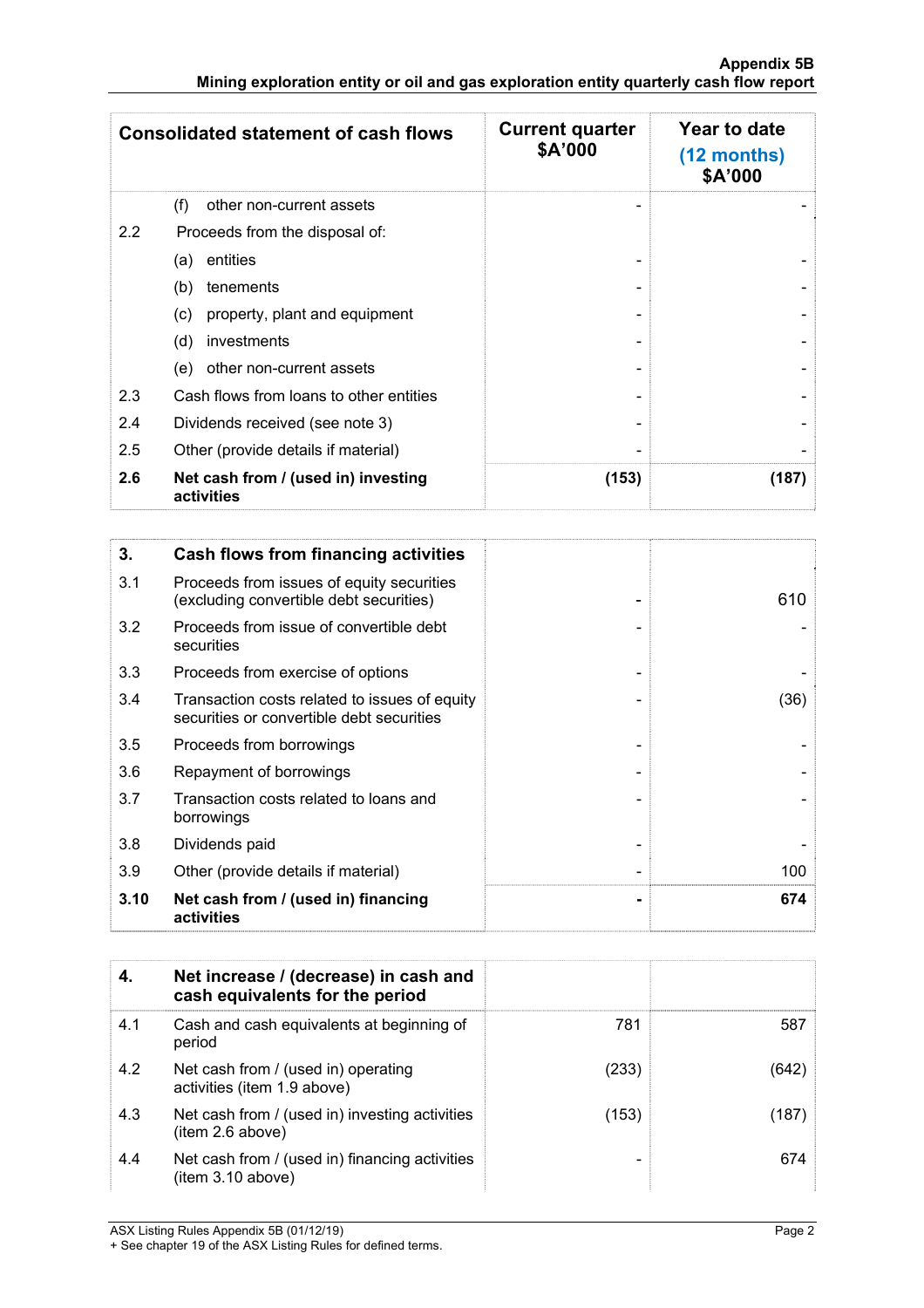### **Appendix 5B Mining exploration entity or oil and gas exploration entity quarterly cash flow report**

|     | <b>Consolidated statement of cash flows</b>          | <b>Current quarter</b><br>\$A'000 | Year to date<br>(12 months)<br>\$A'000 |
|-----|------------------------------------------------------|-----------------------------------|----------------------------------------|
| 4.5 | Effect of movement in exchange rates on<br>cash held |                                   | (37                                    |
| 4.6 | Cash and cash equivalents at end of<br>period        | 395                               | 395                                    |

| 5.  | Reconciliation of cash and cash<br>equivalents<br>at the end of the quarter (as shown in the<br>consolidated statement of cash flows) to the<br>related items in the accounts | <b>Current quarter</b><br>\$A'000 | <b>Previous quarter</b><br>\$A'000 |
|-----|-------------------------------------------------------------------------------------------------------------------------------------------------------------------------------|-----------------------------------|------------------------------------|
| 5.1 | <b>Bank balances</b>                                                                                                                                                          | 385                               | 771                                |
| 5.2 | Call deposits                                                                                                                                                                 |                                   |                                    |
| 5.3 | <b>Bank overdrafts</b>                                                                                                                                                        |                                   |                                    |
| 5.4 | Other (provide details)                                                                                                                                                       | 10                                | 10                                 |
| 5.5 | Cash and cash equivalents at end of<br>quarter (should equal item 4.6 above)                                                                                                  | 395                               | 781                                |

| 6.  | Payments to related parties of the entity and their<br>associates                          | <b>Current quarter</b><br>\$A'000 |
|-----|--------------------------------------------------------------------------------------------|-----------------------------------|
| 6.1 | Aggregate amount of payments to related parties and their<br>associates included in item 1 | 76                                |
| 6.2 | Aggregate amount of payments to related parties and their<br>associates included in item 2 |                                   |

Note: if any amounts are shown in items 6.1 or 6.2, your quarterly activity report must include a description of, and an explanation for, such payments

Note 1. As announced to the ASX on 9 April 2020, the CEO and Non-Executive Directors reduced their salary and fees by 50% while the Executive Director and remaining Staff Member reduced their salaries by 25%. These reductions have remained in place since April 2020.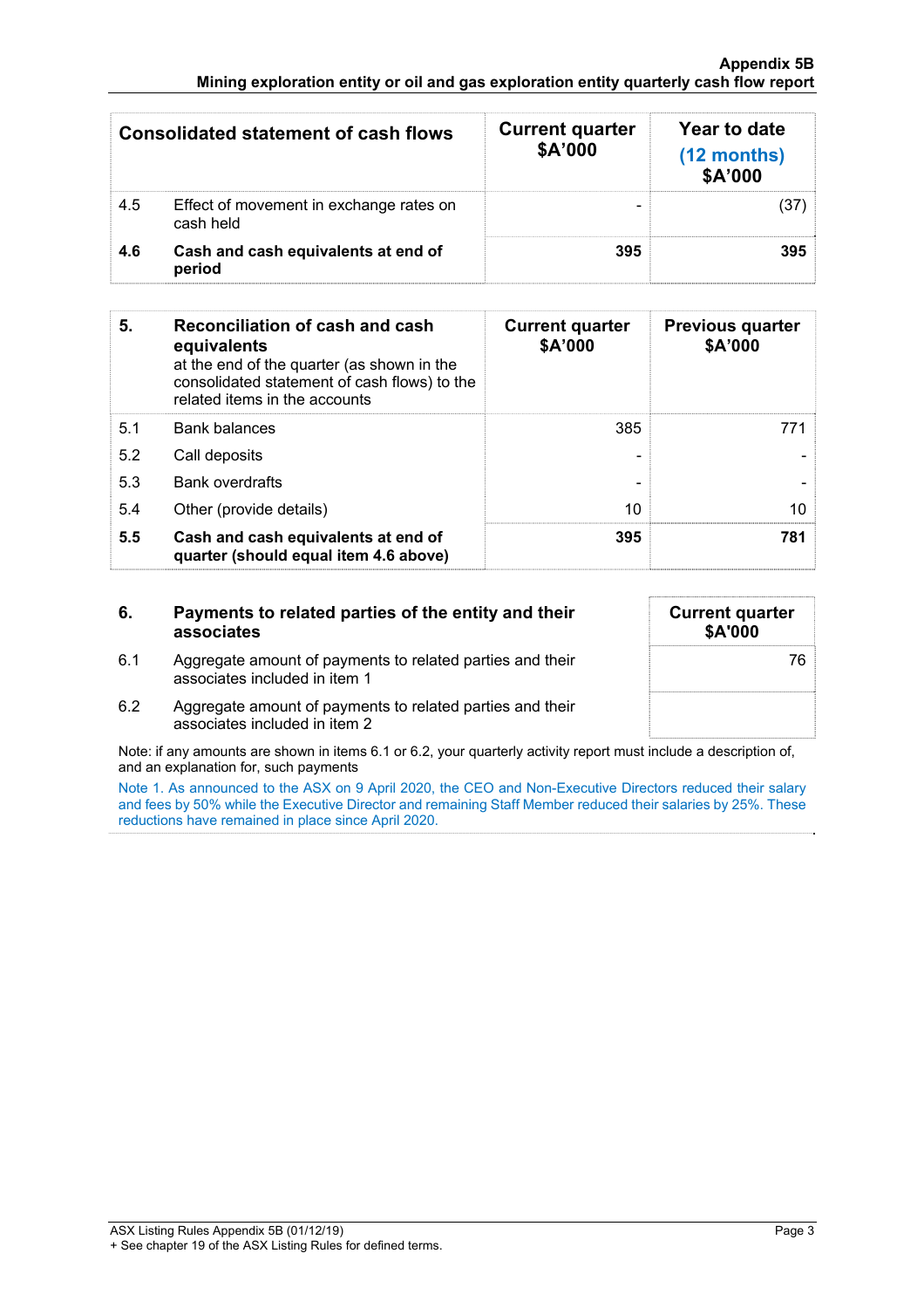|    | <b>Financing facilities</b><br>Note: the term "facility' includes all forms of financing<br>arrangements available to the entity.<br>Add notes as necessary for an understanding of the<br>sources of finance available to the entity. | <b>Total facility</b><br>amount at quarter<br>end<br>\$A'000 | Amount drawn at<br>quarter end<br>\$A'000 |
|----|----------------------------------------------------------------------------------------------------------------------------------------------------------------------------------------------------------------------------------------|--------------------------------------------------------------|-------------------------------------------|
| 71 | Loan facilities                                                                                                                                                                                                                        |                                                              |                                           |

- 7.2 Credit standby arrangements
- 7.3 Other (please specify)
- **7.4 Total financing facilities**

| <b>Total facility</b><br>amount at quarter<br>end<br>\$A'000 | Amount drawn at<br>quarter end<br>\$A'000 |
|--------------------------------------------------------------|-------------------------------------------|
|                                                              |                                           |
|                                                              |                                           |

## 7.5 **Unused financing facilities available at quarter end** -

7.6 Include in the box below a description of each facility above, including the lender, interest rate, maturity date and whether it is secured or unsecured. If any additional financing facilities have been entered into or are proposed to be entered into after quarter end, include a note providing details of those facilities as well.

| 8.  | Estimated cash available for future operating activities                     | \$A'000 |
|-----|------------------------------------------------------------------------------|---------|
| 8.1 | Net cash from / (used in) operating activities (Item 1.9)                    | (233)   |
| 8.2 | Capitalised exploration & evaluation (Item 2.1(d))                           | (153)   |
| 8.3 | Total relevant outgoings (Item $8.1 +$ Item $8.2$ )                          | (386)   |
| 8.4 | Cash and cash equivalents at quarter end (Item 4.6)                          | 395     |
| 8.5 | Unused finance facilities available at quarter end (Item 7.5)                |         |
| 8.6 | Total available funding (Item $8.4 +$ Item $8.5$ )                           | 395     |
| 8.7 | Estimated quarters of funding available (Item 8.6 divided by<br>Item $8.3$ ) |         |

8.8 If Item 8.7 is less than 2 quarters, please provide answers to the following questions:

 1. Does the entity expect that it will continue to have the current level of net operating cash flows for the time being and, if not, why not?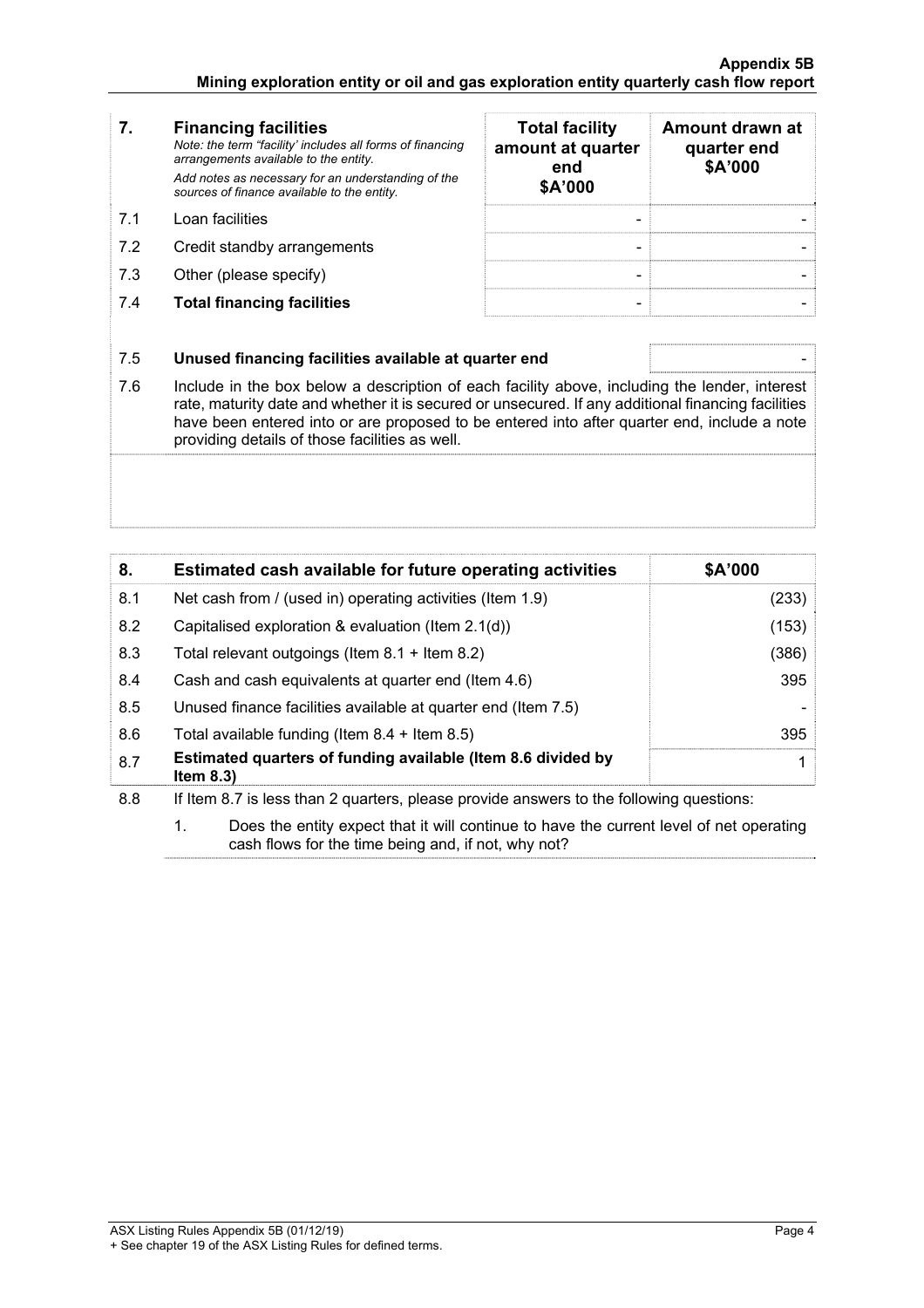## Answer:

The Company does not expect to have the current level of net operating cash flows in the coming quarters due to this quarter's figures including two large payments; one is an annual insurance fee (\$76k) and the other, is an annual licence fee (\$132k). As such, if the above estimates are recalculated without the two large payments above, it would result in the following estimated quarters of funding available:

| Net cash from / (used in) operating activities (Item 1.9)              |      |
|------------------------------------------------------------------------|------|
| Capitalised exploration & evaluation (Item 2.1(d))                     |      |
| Total relevant outgoings (Item $8.1 +$ Item $8.2$ )                    | 1179 |
| Cash and cash equivalents at quarter end (Item 4.6)                    |      |
| Unused finance facilities available at quarter end (Item 7.5)          |      |
| Total available funding (Item $8.4 +$ Item $8.5$ )                     |      |
| Estimated quarters of funding available (Item 8.6 divided by Item 8.3) |      |

The Company has taken steps to reduce its corporate costs including implementing a 50% reduction in salary and fees for the CEO and Non-Executive Directors and a 25% reduction for the Executive Director and remaining Staff member.

Due to restricted operations due to the COVID -19 pandemic the Company forecasts have limited exploration activity for the time being and all other non-essential corporate costs have ceased.

 2. Has the entity taken any steps, or does it propose to take any steps, to raise further cash to fund its operations and, if so, what are those steps and how likely does it believe that they will be successful?

Yes, the Board discusses the Company's funding and future prospects regularly and is currently considering its options with regard to realising value through a percentage divestment of its exploration assets and also undertaking reviews of potential new projects which would result in additional working capital for the Company. The Board also has the option to raise additional funds via the Company's Equity Placement Capacity which is available to the maximum of 25%.

Global markets are at this point in time experiencing instability, as is the whole oil and gas industry, as such there is no certainty in any direction the Company may choose to take. However, the Company is in discussion with industry peers and its corporate funding advisors who indicate that there is sufficient interest in the Company to be able to follow one of the above paths.

#### Answer:

 3. Does the entity expect to be able to continue its operations and to meet its business objectives and, if so, on what basis?

## Answer:

Yes, for the reasons noted in 1 and 2 above. The Company is continuing with only essential expenditure and is assessing opportunities to maximise the value of the Company's existing assets and complementary energy opportunities.